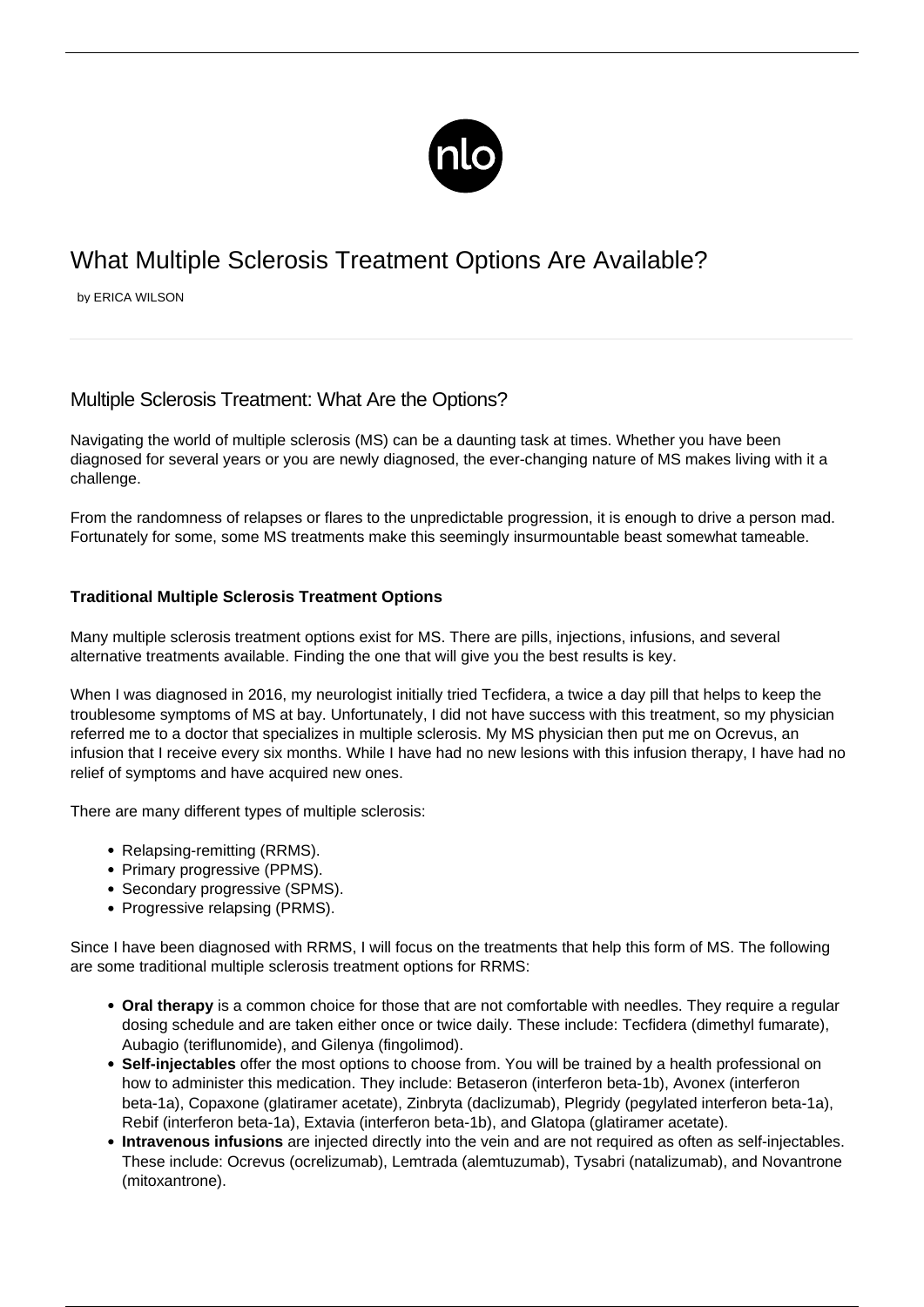All of these options, as with any medication, come with side effects that may include:

- Headaches.
- Flu-like symptoms.
- Redness, pain and/or swelling at the injection site.
- Low white blood cell count.
- Nausea, vomiting, diarrhea.
- Itching.
- Joint pain.
- Infection.

This is not a complete list of possible side effects. Consult the medication's website or your physician for a more complete list. Many of the medications also require regular blood monitoring.

#### **Natural Therapies for MS**

If you want to steer clear of chemical treatments, did you know there are also [natural ways to help treat your](/natural-healing-methods/) [symptoms of MS?](/natural-healing-methods/) They are far less expensive than traditional treatments and for some, may be more effective.

Though they have medicinal properties, many are not FDA approved or have not yet been researched as a proven method of managing MS symptoms.

- **Ashwagandha** is an Indian herb also known as the "Queen of Ayurveda." It has been shown to help with stress, cancer, and neurological diseases. The leaves of the plant helps with memory and other cognitive functions, while the root can help with mobility or movement issues.
- **Ginkgo Biloba** has been shown to help with fatigue and the other troublesome symptoms of MS just by taking this supplement daily.
- **Dandelion root and leaf** have antioxidants and anti-inflammatory agents and can also help relieve fatigue, a common symptom of MS.
- **Ginger** also has strong anti-inflammatory properties, among many other things to help with MS symptoms.
- **Turmeric** is a natural herb that is commonly used as seasoning. It contains curcuminoids that have been shown to have neuroprotective properties which are important for neurologic diseases like MS.
- **Chinese hemp seed** is becoming a more popular choice for help in managing MS symptoms. It has a calming effect on the central nervous system and can help with spasticity. Part of the cannabis family, it contains fatty acids that make it a great option for a natural treatment of multiple sclerosis.
- **Because vitamin D** deficiency has been shown to play a major part in the development of MS, taking this supplement helps eliminate or at least ease many MS symptoms.
- **DHA or docosahexaenoic acid** is an omega-3 fatty acid that can be found in fish like salmon, tuna and mackerel. It can help with inflammation, neurological function and to protect the central nervous system.
- **Magnesium** can be found naturally in green leafy vegetables, fish, and nuts or as a supplement in pill form. It is an excellent source to help with myelin damage.

As always, check with your physician before making any changes to your multiple sclerosis treatment plan.

Next page: More multiple sclerosis treatment options, and diet and lifestyle advice for people living with MS.

# **More Alternative Treatments for MS**

Complementary and Alternative Medicine (CAM) can be used in conjunction with complementary or conventional treatments.

Before trying these options, the American Academy of Neurologists has a guideline that you should consider, along with your physician's recommendation. The guideline was designed to help answer these questions: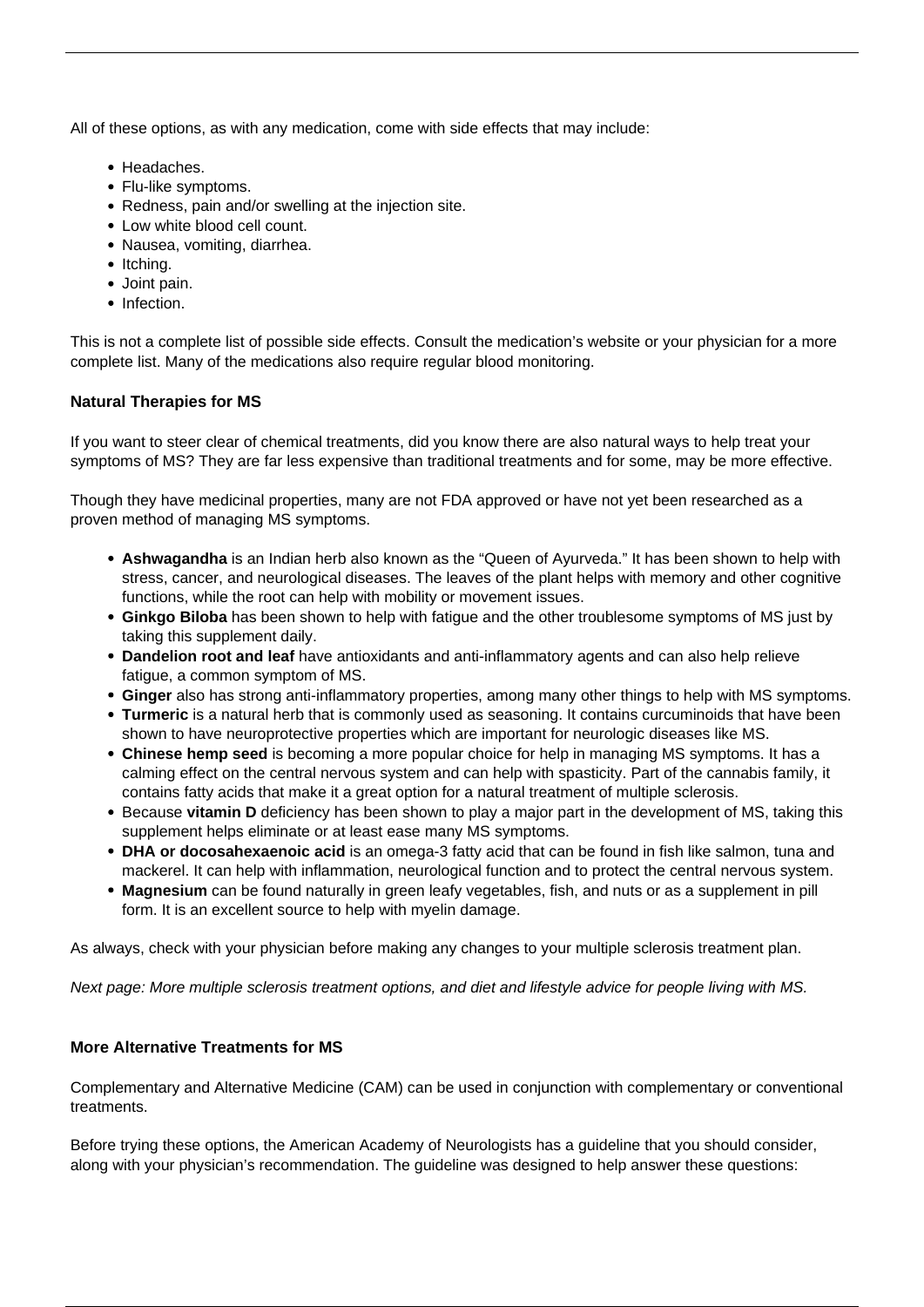- Do these therapies reduce symptoms and prevent relapse and disability?
- Can they worsen symptoms or cause serious side effects?
- Can they interfere with disease-modifying therapies (DMTs)?

It is so important to discuss these options and questions with your doctors as many CAMs do not have the backing of research to validate their claims.

Some popular CAMs include diet and exercise, stress management and acupuncture. Look for treatments that have clinical trials to back them up.

# **Are There Any Other Options?**

I read an article recently that mentions intermittent fasting as a successful way to manage your MS symptoms.

One fasting diet limits calories to 500 per day for two to three days a week with the remainder of the week being unrestricted. Many years ago, I would fast for religious reasons, and in my experience, I was able to maintain a healthy weight, and I felt very clean internally. With all the talk of "gut health" in health news recently, it may be worth a try.

According to the National MS Society, a trial using mice has shown that intermittent fasting "enriched gut bacteria and reduced MS-like symptoms." The study also found that the fasting "changed blood levels of molecules that relate to inflammation" in 16 people with RRMS. Funded by the National MS Society, researchers are now doing a clinical trial to test this fasting theory further.

#### **Changing Your Diet to Manage MS Symptoms**

Because some infections thrive in an acidic environment, changing your diet and the way you prepare your food, can greatly reduce inflammation and some MS symptoms. Here are some suggestions to help with your [MS diet](/ms-diet-information/) -changing journey.

- **Eat green leafy vegetables.** Kale and spinach are excellent choices.
- **Eat more raw or steamed vegetables or fruit.** Cooking raises the acidity of some foods which makes prime real estate for infection. Tomatoes are an example of a food that becomes more acidic when cooked. Eating them raw is a better choice.
- **Reduce red meat intake, especially when your symptoms are worse, or you are experiencing a flare or relapse.** Red meat is extremely high in acid, so cutting back or eliminating it can make a big difference in how you feel.
- **Reduce your total amount of all meat intake.** Meat is an acid causing food, so reducing your meat intake and perhaps considering a vegetarian diet can be helpful in successfully managing your multiple sclerosis symptoms.
- **Consider a "green shake" using ground kale as the main ingredient.** I use kale quite often. It has incredible nutritional value, and it tastes great in soups and smoothies.
- **Add an antioxidant, such as blueberries, to your shake.** Plant-based foods like fruits, vegetables (and their juices), whole grains, nuts, seeds, and cocoa are also excellent sources of antioxidants.
- **Try juicing or blending as an alternative to getting your daily supply of fruits and vegetables.** You tend to lose fiber when you choose to juice as an alternative. If you suffer from bowel issues, try blending rooted fruits and vegetables instead, as it retains fiber.

#### **Can an MS-Specific Diet Help Symptoms?**

We know there is no known cure for MS, but there are diets that have worked for some. Because MS is so unique to each person, trial and error become our allies in the search for relief. A few diets to consider in your search are:

**The Swank Diet:** Introduced in the 1950s by Dr. Roy Laver Swank, its main idea is to reduce saturated fats. Followers of this diet are encouraged to eat lean fish, vegetables, fruits, whole grains, and non-fat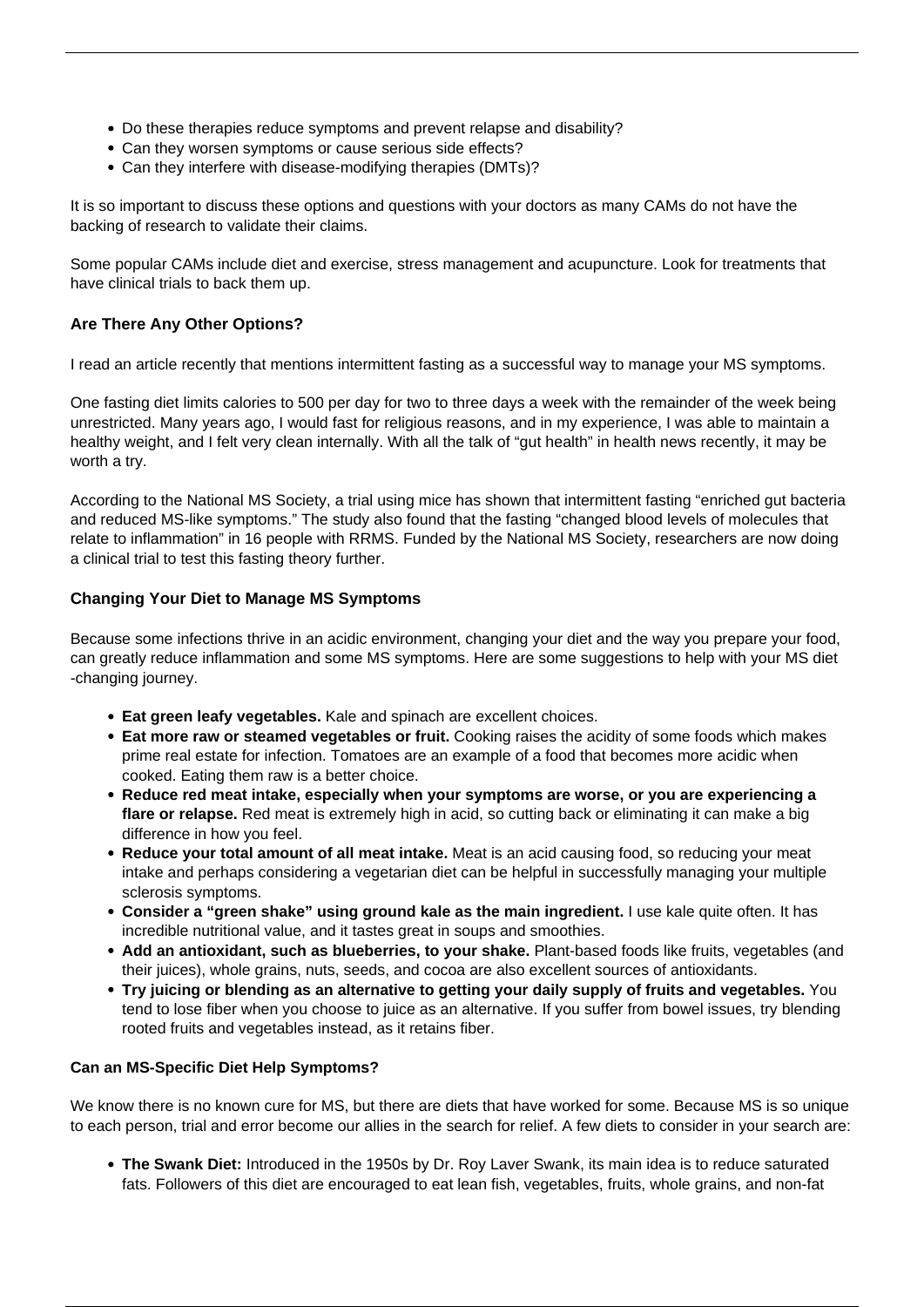dairy. There are some drawbacks to this diet, as with any you may try, but do your research and find out if it may work for you.

- **The Best Bet Diet:** This is similar to the Swank Diet in that it is restrictive. Ashton Embry, Ph.D. is the brain behind this diet. He wrote in 1996 about the link between MS and nutrition. The basis of this diet is the avoidance of problem foods like dairy, gluten, legumes, and refined sugar. Eggs and yeast are on the list as well but should be limited and not avoided. It is also recommended to take vitamin and mineral supplements including vitamin D3, calcium, magnesium, and various other vitamins, minerals, oils, and antioxidants.
- **The MS Recovery Diet:** Created by two female MS sufferers Ann D. Sawyer and Judith E. Bachrach, they have found success by eliminating problem foods as well. They name gluten-containing grains, eggs, legumes, yeast, and sugar just like the Best Bet Diet.

I, personally, am not a fan of fad or "healing" diets. I do believe that there are great health benefits to be found in changing the way we eat.

Before you begin any diet plan, consult with your physician. There are so many important things to consider when choosing or altering a multiple sclerosis treatment plan.

Next page: Making lifestyle adjustments as a multiple sclerosis treatment and more.

#### **Making Lifestyle Adjustments as a Multiple Sclerosis Treatment**

Your MS life can change in a moment. I just experienced this myself today when I discovered that my RRMS is an aggressive form that is resistant to the medications that I have tried so far. I have lost the strength in my legs, and my balance is so off-kilter that I would fail a field sobriety test entirely sober. After this, I decided to change my lifestyle starting with my diet, but also adding other changes.

Here's what you can do to change your MS life:

- **Stay active.** Exercise is a major component in maintaining a healthy MS life. Before my diagnosis, I was an avid runner. I loved it. I now need to find other ways to stay active. Swimming, yoga, and Tai-Chi are among the many ways to do this. Check your local MS groups or YMCA to find classes. YouTube is also a great place to find yoga exercises specifically designed for MS patients.
- **Exercise your brain.** If you are like me, your cognitive skills are quickly waning. It is important to keep your brain as active as you keep your body. Word puzzles or games, memory games or reading are excellent ways to keep your brain functioning for as long as possible.
- Sleep well. Proper sleep is important to health and healing. I sometimes have trouble falling asleep and staying asleep all night, so I use melatonin to help with those issues. Having a nighttime routine is also a good habit to have to avoid sleep problems.
- **Get help if you suffer from depression.** Depression is a common issue when [living with MS](/how-lifestyle-changes-help/). Finding a support group or even consulting with your physician about an antidepressant are some options to consider.
- **De-stress.** Stress is a huge factor when it comes to relapses or worsening of symptoms. Life is stressful, but doing whatever you can to avoid succumbing to it will help you live your best MS life. Surrounding yourself with positive people, meditation and exercise all help to relieve stress. Avoid situations or people that exude negative energy. I joined an online MS group and eventually left it because of the complaining and the absolute negativity on there. I have found that there is something good in every situation. Sometimes it may be difficult to find, but trust me, it's there.
- **Be cool.** And not just the hip cool. Keep your body temperature down. Most, if not all of us have experienced the exacerbation of symptoms that come with heat exposure. Cooling vests and doing activities in the cooler part of the day will help tremendously.

The final tip I will give you is to take care of you, and I know that this is more difficult than it sounds.